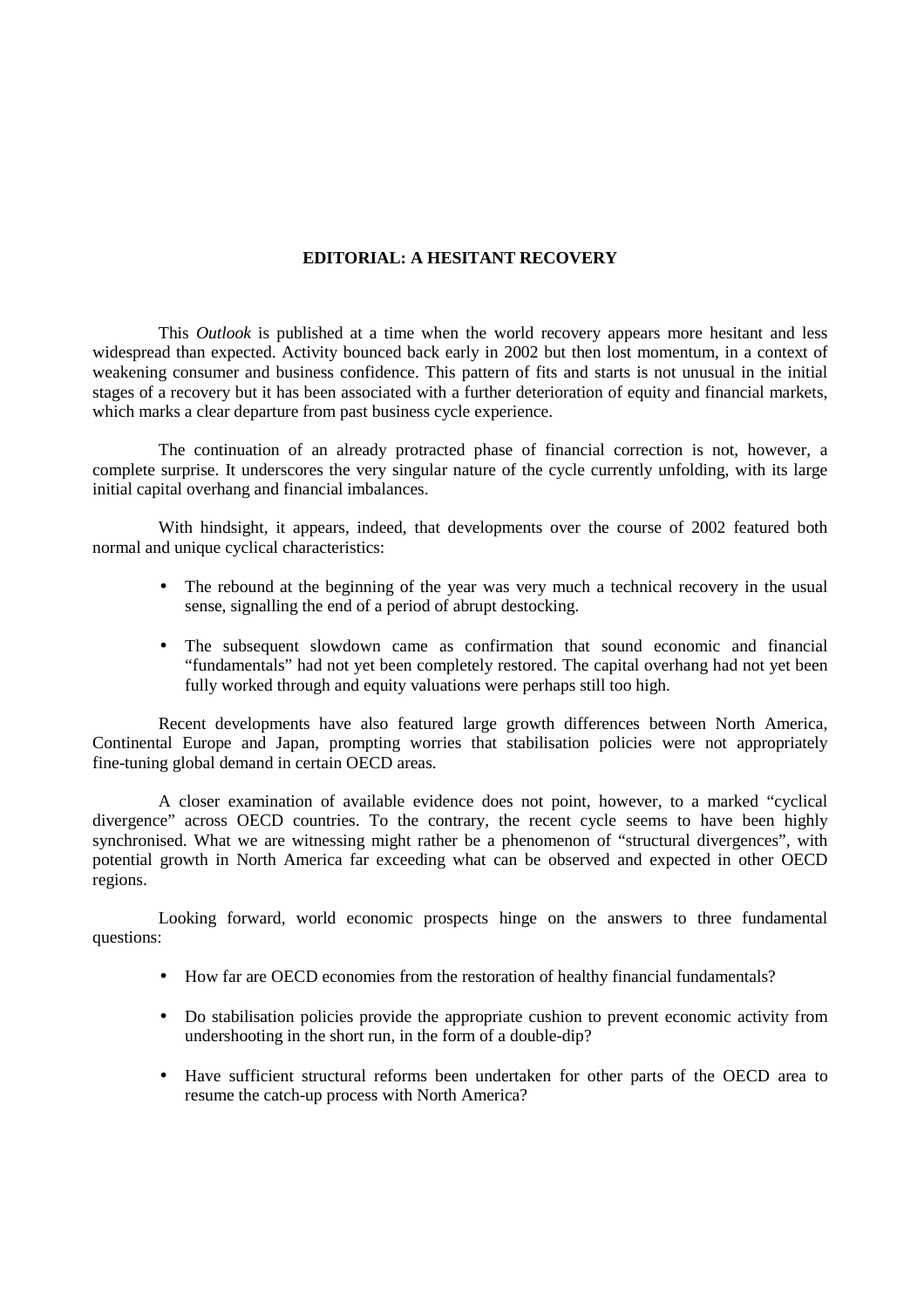The recent spate of corporate scandals and the fears it raised among investors should not mask the progress already realised towards sound stock market evaluations. Price/earnings ratios, for instance, have moved back closer to their historical "confidence band". In the United States, net household wealth relative to income is now close to its historical average, indicating a return to normality.

However, economic agents, both businesses and households, are likely to adjust their spending behaviour to these changing parameters with a lag. This is why the present *Outlook* incorporates a period of sluggish spending in most of the OECD until mid-2003, followed by a progressive strengthening at the 2004 horizon.

This scenario is not without downside risks. In the short run, economies can easily undershoot their medium-term path, especially when confidence is weak. In countries, such as the United States, where strong personal consumption may run out of steam, the recovery of investment may come too late to take over as the main engine of demand. In other countries, where personal consumption remains sluggish, such as Germany or Japan, current problems have an important structural and therefore longer-lasting dimension, with negative consequences for confidence and the strength of the expected recovery.

In such a context, it is of course of utmost importance for macroeconomic policies to provide the appropriate cushioning. In this respect, the scenario put forward in the *Outlook* takes into account the recent loosening of US monetary policy as well as the Federal Reserve's willingness to act again, if necessary. It also incorporates an early 50 basis points cut from the ECB, in a context of weakening inflationary pressures and subdued recovery. Hence, in the near term, monetary conditions are set to remain extremely supportive in the United States and to be broadly accommodative in Europe.

Fiscal policy has been very supportive on both sides of the Atlantic, with Europe relying more on its large automatic stabilisers and the United States on discretionary stimulation. Going forward, it is assumed that, as a general rule, automatic stabilisers are allowed to operate, while discretionary policy errs on the side of caution to preserve the long-term sustainability of public finance, following, in the case of large European countries, a period of ill-timed loosening during the good years of the late 1990s. Indeed, policy-makers in a number of large OECD countries are currently facing a dilemma: because past fiscal policies proved less than principled, there may be, at present, a conflict between the needs of economic stabilisation and the pursuit of long-term sustainability. As a result the task of conjunctural stabilisation may fall disproportionately on monetary policy.

This uneasy outcome presents a number of countries with the challenge of designing better fiscal rules or at least improving their implementation and clarifying their interpretation. The challenge is, indeed, to formulate fiscal rules that are well-designed, transparent, enforceable and likely to work both during upswings and downswings. The perfect rule probably does not exist. But whatever the rule chosen, it should take account of cyclical influences on budget balances, let built-in stabilisers play and focus on achieving long-term sustainability in light of demographic ageing. The present issue of the *Outlook* pays particular attention to this very important question of fiscal rules.

A distinctive feature of the difficulties currently facing a number of large OECD countries is how entangled macro and structural policies are at present. In Japan, decisive structural reform of the banking sector is now overdue in order to restore at least some effectiveness to monetary policy. Deflation will not come to an end without economic reforms, while economic reforms could worsen deflation in the short run if not accompanied by supportive macro policies. Without wholesale implementation, the current plans of the Japanese authorities to restore the fitness of the banking sector will not succeed and potential growth will remain less than modest. In Germany the search for better-functioning labour markets, drawing on the recent successes of other European countries as well as on the findings of the Hartz Commission, will be crucial for lifting potential growth in the medium term. It may also provide a decisive spark for the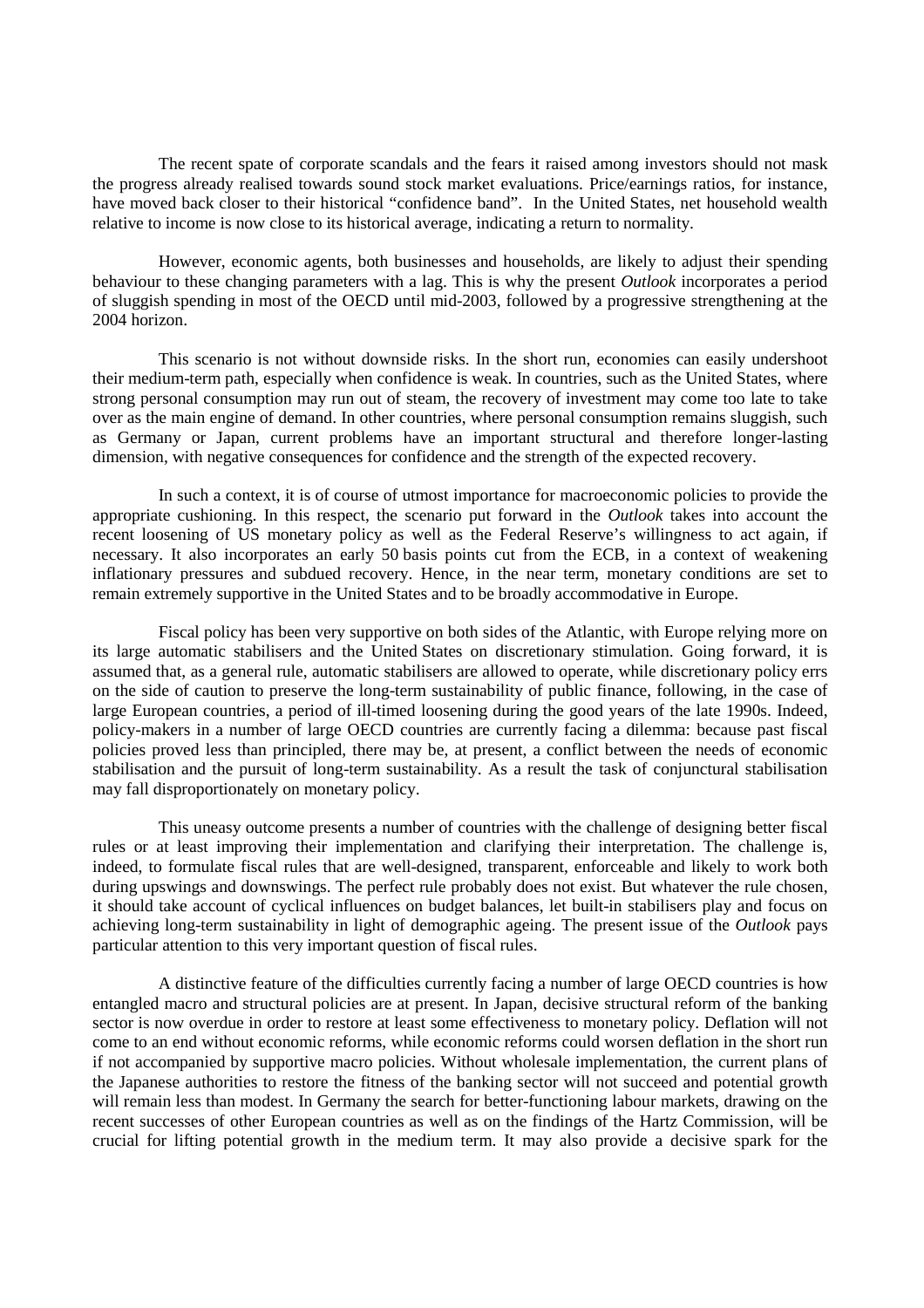recovery by boosting household and business confidence and improving the resilience of the economy in the face of future conjunctural shocks.

From a more general perspective, it seems increasingly likely that structural policies will become an integral part of the policy mix, even in a very short-run sense. As the experience of successful countries amply shows, good structural policies can provide a decisive contribution to short-term stabilisation, thus giving greater room for monetary and fiscal policies to balance more effectively their short and long-run commitments.

Beyond the short run, economic reform remains an essential ingredient for long-term growth. There is, for instance, a strong case for action to raise participation rates among older persons in a large number of European countries. This is important not only for the sake of facing the public finance consequences of ageing but also with a view to raising long-term growth and bringing it closer to the Lisbon objectives. In this area, the printed version of the *Outlook* will show, in a very thorough way, that much needs to be done to provide ageing workers with financial signals that do not discourage them from remaining economically active.

The printed issue of the *Outlook* will also explore in some depth the consequences of increased product market competition on OECD-wide growth and employment, drawing extensively on recent empirical OECD and outside research. Here again, it appears that the importance of good structural policies should not be underestimated.

18 November 2002

 $\sqrt{15}$ 

Jean-Philippe Cotis Chief Economist